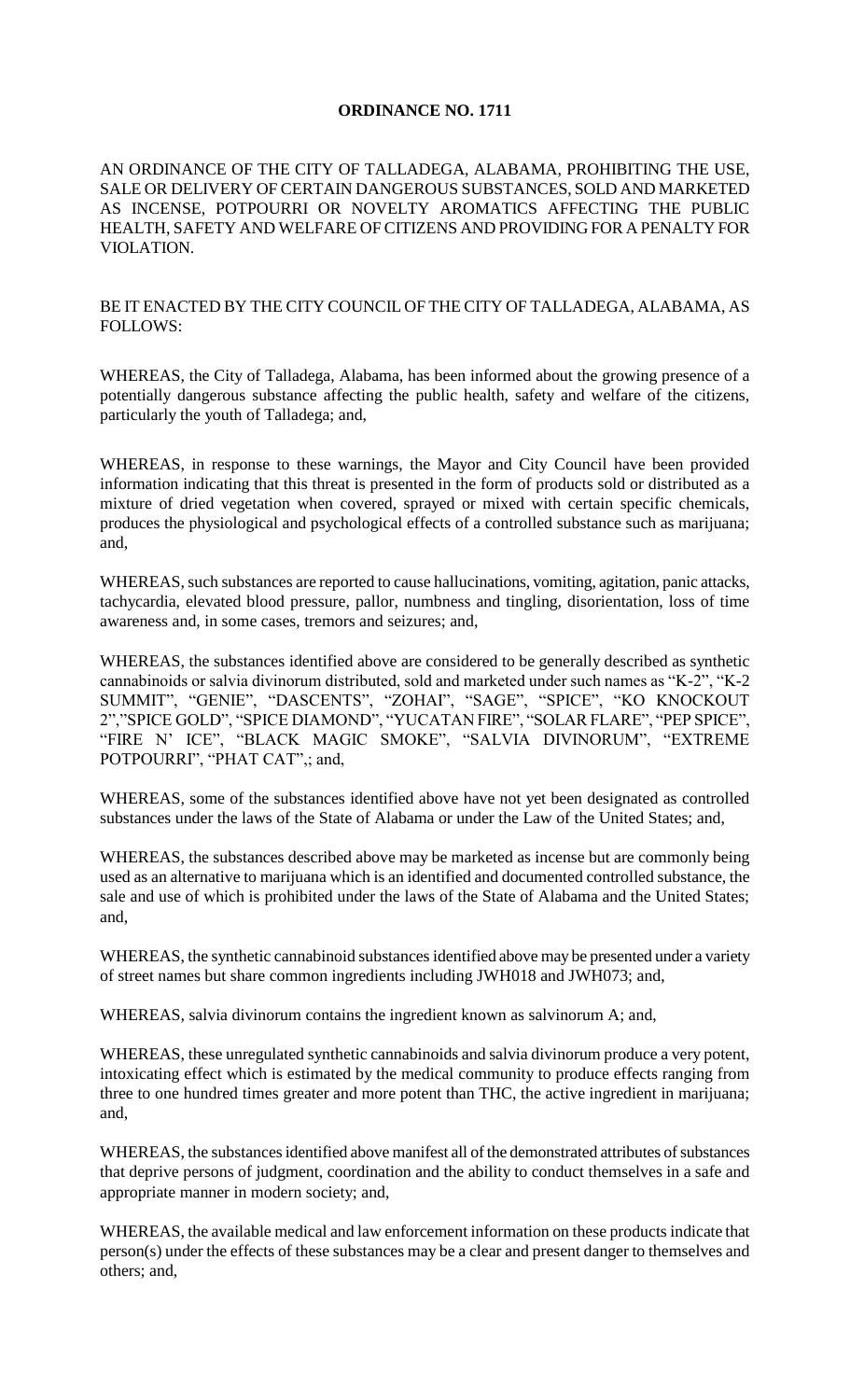# NOW, THEREFORE, BE IT ORDAINED BY THE CITY COUNCIL OF THE CITY OF TALLADEGA, ALABAMA, THAT

#### SECTION 1. Definitions

"Person" shall mean an individual, corporation, partnership, wholesaler, retailer or any licensed or unlicensed business.

"Banned Smoking Product" shall mean any substance whether described as tobacco herbs, incense spice, aromatherapy incense, aromatic substance that may cause sense of euphoria, novelty aromatic, or any blend thereof regardless of whether the substance is marketed for the purpose of being smoked which includes, but not limited to, any one or more of the following chemicals:

(1) Salviadivinorum or salvinorum A all parts of the plant presently classified botanically as salvia divinorum whether growing or not, the seeds thereof, any extract from any part of such plant, and every compound, manufacture, salts, derivative, mixture, or preparation of such plant, its seeds or extracts.

(2)2-[1R,3S)-3-hydroxycyclohexyl]-5-(2methyloctan-2-yl)phenol (also known as CP47,497) and homologues;

(3)(6aR,10aR)-9-(hydroxymethyl)-6,6-dimethyl-3-(2-methyloctan-2-yl)-6a,7,10,10atetrahydrobenzo[c]chromen-1-o1, some other trade or other names: HU-210.

(4)1-Penty1-3-(1-naphthoyl)indole, some trade or other names: JWH-018.

(5)1-Butyl-3-(1-naphthoyl)indole, some trade or other names: JWH-073.

(6)(4-methoxynaphthalen-1-yl-(1pentylindol-3-yl)methanone, some trade or other names: JWH-081.

(7)Any non prescription or other substance not prescribed by a physician whose affects mimic those of marijuana.

Products containing some or all of the above substances are currently being marketed under the following commercial names: "K-2", "K-2 SUMMIT", "GENIE", "DASCENTS", "ZOHAI", "SAGE", "SPICE", "KO KNOCKOUT 2", "SPICE GOLD", "SPICE DIAMOND", "YUCATAN FIRE", "SOLAR FLARE", "PEP SPICE", "FIRE N' ICE", "BLACK MAGIC SMOKE" AND "SALVIA DIVINORUM".

Any product containing any of the chemical compounds set forth above shall be subject to the provisions of this Ordinance, regardless of whether they are marketed under alternative names.

"Banned Smoking Product" shall also include all tobacco herbs, incense spice, aromatherapy incense, aromatic substance, or any blend thereof that may not contain any chemical listed above but may cause sense of euphoria or any side effect that may alter mental state of person(s).

"Ingestion Device" shall mean equipment, product or material that is used, intended for use, or designed for use in ingesting, inhaling, or otherwise introducing an illegal or banned smoking product into the human body such as, but not limited to:

- 1) Metal, wooden, acrylic, glass, stone, plastic or ceramic pipe with or without screens, permanent screens, hashish heads or punctured metal bowls;
- 2) Water pipes;
- 3) Carburetion tubes or devices;
- 4) Smoking and carburetion masks;
- 5) Roach clips: meaning objects used to hold burning material, such as marihuana cigarette, that has become too small or too short to be held in the hand;
- 6) Chamber pipes;
- 7) Carburetor pipes;
- 8) Electric pipes;
- 9) Air driven pipe;
- 10) Chillum;
- 11) Bongs;
- 12) Ice pipes or chillers;